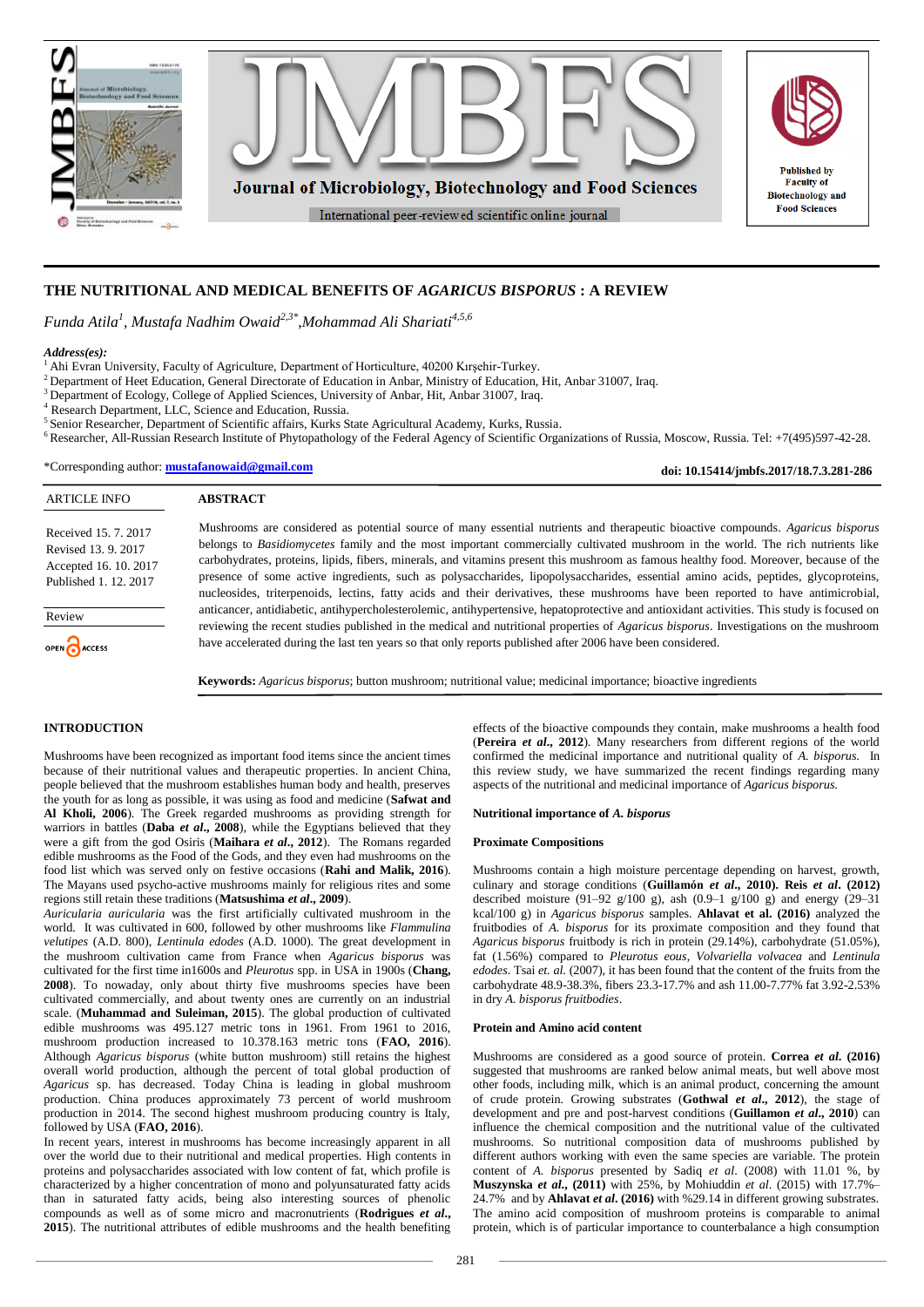of protein animal food sources, especially in developed countries (**Guillamon** *et al***., 2010**). **Kakon** *et al***. (2012)** reported that mushroom proteins contain all nine essential amino acids required by humans, enabling their use as a substitute for a meat diet. The amino acids found in *A. bisporus* in the highest amounts are alanine, aspartic acid, glutamic acid, arginine, leucine, lysine, phenylalanine, serine, proline, tyrosine and threonine (**Muszyńska** *et al***., 2013**). Moreover, **Muslat** *et al***. (2014)** reported that *A. bisporus* contains the essential amino acids useful as a food for the human health including cystine and methionine and threonine and valine and isoleucine and leucine and lysine and tyrosine and phenylalanine.

### **Carbohydrate and Fiber**

Mushroom carbohydrates are not a major source of energy for humans. Digestible carbohydrates include mannitol and glucose, usually present in very small amounts (less than 1% DW) and glycogen (5-10% DW) while nondigestible carbohydrates include oligosaccharides such as trehalose and nonstarch polysaccharides (NSPs) such as chitin, β-glucans and mannans, which are the major portion of mushroom carbohydrates (**Cheung** *et al***., 2010**). **Reis** *et al***. (2012)** reported that mannitol and trehalose were abundant sugars in the studied cultivated edible mushrooms, mannitol predominated in *A. bisporus* (white and brown mushrooms). Dietary fiber includes components of fungal cell walls such as chitin (Maftoun *et al*., 2015), hemi-celluloses, mannans and beta glucans play a key role in some healthy properties of mushrooms (**Cheung, 2009**). **Nitschiske**  *et al***. (2011)** determined that chitin content of *A. bisporus* was 9.60 g/100 g DM. Cherno *et al*. (2013) reported that *A. bisporus* contains 2 times more chitin than *P. ostreatus*. Similirly, Vetter (2007) determined that *A. bisporus* had higher chitin level than had *P. ostreatus, L. edodes*.

#### **Mineral content**

Mushrooms are known to be an excellent accumulator of minerals from the environment in which they grow. **Owaid (2015)** reported that *A. bisporus* a good source of K, Fe, Zn, Cu, Na, Se,Co and Mn. The main constituents in mushroom fruiting bodies are potassium and phosphorus and are usually followed by Ca, Mg, Na and Fe, Zn (**Guillamon** *et al***., 2010; Falandysz and Borovička, 2013**).

**Mohiuddin** *et al***. (2015)** *Agaricus bisporus* fruitbodies from different locations of Bangladesh, were analysed for their minaral content profile . The mineral content of samples ranged from 0.54–1.58% for potassium and 37.2–61.9 μg/g for sodium,  $143.6-396$  μg/g for ferrum,  $54.6-163.4$  μg g-1 for copper,  $36.6-58.0$ μg/g for zinc, 56.2–91.1 μg/g for manganes. Caglarirmak (2009) determinated that zinc (8.1–7.0 mg/kg), ferrum (7.4–7.9 mg/kg), phosphore (7.4–7.9 mg/kg), magnessium (88.0–76.3 mg/kg), potassium (213.3–238.8 mg/kg), sodium (2652– 2500 mg/kg) and calcium (534.2–554.8 mg/kg) contents, while **Ahlavat** *et al***. (2016)** they found that sodium (500.8 mg/kg), potassium (4.21%) and selenium (1.34 mg/kg) of *A. bisporus* fruitbodies.

Selenium is an essential micronutrient for humans and animals (**Lu and Holmgren, 2009**). **Turto** *et al***. (2010)** reported that most wild growing and farm edible mushroom species including *A. bisporus* are poor selenium sources with a concentration of less than 1 µg/g (dried weight). On the other hand, **Maseko** *et al***. (2013)** suggested that the Se concentration in *A. bisporus* cultivated in growth compost irrigated with sodium selenite solution can be increased. They determined that selenium contents of mushroom proteins increased from 13.8 to 60.1 and from 14.1 to 137 µg/g in caps and stalks by irrigated with sodium selenite solution. **Maseko** *et al***. (2014)** investigated the effect of dietary supplementation with Se-enriched *A. bisporus* on cytosolic glutathione peroxidase-1 (GPx-1), gastrointestinal specific glutathione peroxidase-2 (GPx-2), thioredoxin reductase-1 (TrxR-1) and selenoprotein P (SeP) mRNA expression and GPx-1 enzyme activity in rat colon and they reported that the activity of colonic GPx-1 in rats provide evidence for its potential anti-cancer use.

#### **Vitamins**

Some authors have considered mushrooms as a good source of vitamins. It was reported that the most abundant vitamin in *Agaricus* is niacin, followed by riboflavin. Other vitamins include vitamin B1, vitamin B3, L-ascorbic acid and α-tocopherol (**Bernas & Jaworska, 2016**). **Çağlaırmak, (2009)** also reported that brown *A. bisporus* (portobello mushroom) is a good source of folic acid (0.09–0.08 mg/ kg), riboflavin(0.27–0.29 mg/kg), niacin (3.6–2.9 mg/kg), and thiamin (0.085–0.09 mg/kg), while not rich in vitamin C content. On the other hand, Furlany and Godoy (2008) determined that the mean level of vitamin  $B_1$  for fresh *A. bisporus* was 0.03 mg/100 g while vitamin B<sub>2</sub> for the *A. bisporus* mushroom was 0.25 mg/100 g. They reported that although Vitamin  $B_2$  contents in *A. bisporus, Lentinula edodes* and *Pleurotus* spp. with exception of mushroom in conserve, are higher than the levels present in many vegetables, mushrooms could not be considered as significant sources of  $B_1$  and  $B_2$  vitamins, since their contribution in terms of these vitamins to the diet is not significant although they may contribute to the sums of these nutrients in the diet.

Mushrooms are a natural source of vitamin D. **Ahlavat** *et al***. (2016)** determined that vitamin D content of *A. bisporus* is 984 IU/g. It is found in larger quantities in wild mushrooms compared to cultivated mushrooms (**Simon** *et al***., 2011**). The absence of vitamin D in cultivated *Agaricus bisporus* could be due to cultivation in dark (**Reis** *et al***., 2012**). **Roberts** *et. al.* **(2008)** reported treating ultraviolet toward fruiting bodies of *A. bisporus* in recommended dosages by Processed Foods Research Unit (PFRU). They discovered that it will lead to the accumulation of significant quantities of vitamin  $D_2$  in the treated fruiting bodies. This is important for the health of bones.

Ergosterol is a biological precursor to vitamin  $D_2$  and is a component of fungal cell membranes. The ergosterol contents of *A. bisporus* (white), *A. bisporus* (brown), *A. bisporus* (Portabella), varied in the ranges 39.5–56.7 mg/100 g f.w (**Teichmann** *et al***., 2007**). **Shao** *et al***. (2010)** isolated ergosterol in both white and brown *A. bisporus* mushrooms and they reported that the ergosterol content of brown and white button mushrooms correlated with their antioxidant activities.

## **Fatty acids**

*Agaricus bisporus is* low in fat content, but they contain some essential fatty acids such as linoleic acid. **Barros** *et al***. (2008)** reported that wild *Agaricus* spp. contained a lower value of monounsaturated fatty acids but also a higher content of polyunsaturated fatty acids than the commercial species, due to the higher contribution of linoleic acid. Total amounts of fatty acids ranged from 180 to 5818 mg/kg dry matter in the *A. bisporus* strains tested and almost 90% of the fatty acids in *A. bisporus* is linoleic acid on average (**Baars** *et al***., 2016**). **Sadiq** *et al***. (2008)** reported that fatty acids detected in *A. bisporus* were: linoleic, caprylic, palmitic, stearic, oleic, eicosanoic and erucic acids and linoleic acid was dominant fatty acid in *A. bisporus* that accounts for 44.19 % of total fatty acid identified. **Ozturk** *et al***. (2011)** find that linoleic (61.82–67.29%) and palmitic (12.67– 14.71%) acids were dominant fatty acids in *A. bisporus* among the 13 fatty acids detected in the oils. The fatty acid contents of *A. bisporus* are reported also mainly linoleic and palmitic and stearic acids by **Shao** *et al***., (2010).**

Linoleic acid is essential for human health and has many beneficial effects on human health. They reduce atherosclerosis by interesting with HDL in the blood (**Sadiq** *et al***., 2008**). **Hossain** *et al***. (2007)** determined that the concentration of linoleic acid in *A. bisporus* was 20- and 5-folds more than those in the *Ganoderma lucidum* and *Pleurotus ostreatus*, respectively.

#### **Soluble sugar and volatile compounds**

Flavor and taste represent the most important quality attribute contributing to the widespread consumption of cultivated mushrooms. The taste of mushroom is the umami or palatable tastes or the perception of satisfaction, which is an overall food flavor sensation induced or enhanced by monosodium glutamate (MSG). The contents of MSG-like (aspartic and glutamic acids) and sweet components (alanine, glycine, and threonine) total soluble sugars and polyols were considerately higher in edible mushrooms and might be sufficient to suppress and cover the bitter taste arising from the contents of bitter components. The content of monosodium glutamate-like components is in the range from 10.6 mg/g to 13.5 mg/g and similar to those of sweet components (11.4–14.3 mg/g) but lower than those of bitter components (19.7–26.9 mg/g) (**Tsai** *et al.***, 2007**).

For *A. bisporus* mannitol was the most abundant sugar (**Baars** *et al***., 2016**). **Tsai**  *et al***. (2007)** also reported that mannitol was the major soluble sugar in fresh *A. bisporus* fruitbodies while glucose was the second highest and its contents were in the range of 17.6–28.1 mg/g in different mature stages. Moreover, they suggested that the high amount of sugars and polyols, especially mannitol, would give rise to a sweet perception, and not to the typical mushroom taste.

Taste in mushrooms is linked both to volatile and non-volatile compounds. The terpenes, lactones, amino acids, and carbohydrates of their composition determine a range of precious aromas and flavor properties to their fruiting body and mycelial biomass (**Smiderle** *et al***., 2012**). **Taşkın** *et al***. (2013)** identified totally 28 aroma compounds of *A. bisporus*. In this study, alcohols were detected to be the major compounds and 1-octen-3-ol was found to be the major alcohol.

#### **Medicinal importance of** *A. bisporus*

There is an increasing interest in extracting bioactive ingredients from mushrooms for developing functional foods. *A. bisporus* have a very good history of using in many traditional therapies. The use of *A. bisporus* extracts and/or its bioactive compounds as antioxidant, anti-cancer and anti-inflammation is increasing in the world against many human diseases such as coronary heart diseases, diabetes mellitus, bacterial and fungal infections, disorders of the human immune system and cancers (**Dhamodharan and Mirunalini, 2010**). Although there have been relatively few direct intervention trials of mushroom consumption in humans, those that have been completed to date indicate that mushrooms and their extracts are generally well-tolerated with few, if any, side effects.(**Volman** *et al***., 2010**).

Antioxidant (**Ghahremani-Majd and Dashti, 2015**) and anti-diabetic (**Mao** *et al***., 2013**) antibacterial properties (**Ndungutse** *et al***., 2015**) of *A. bisporus* were reported some studies (**Öztürk** *et al***., (2011)** *A. bisporus* extracts can be potentially applied in Alzheimer's disease treatment reported that due to their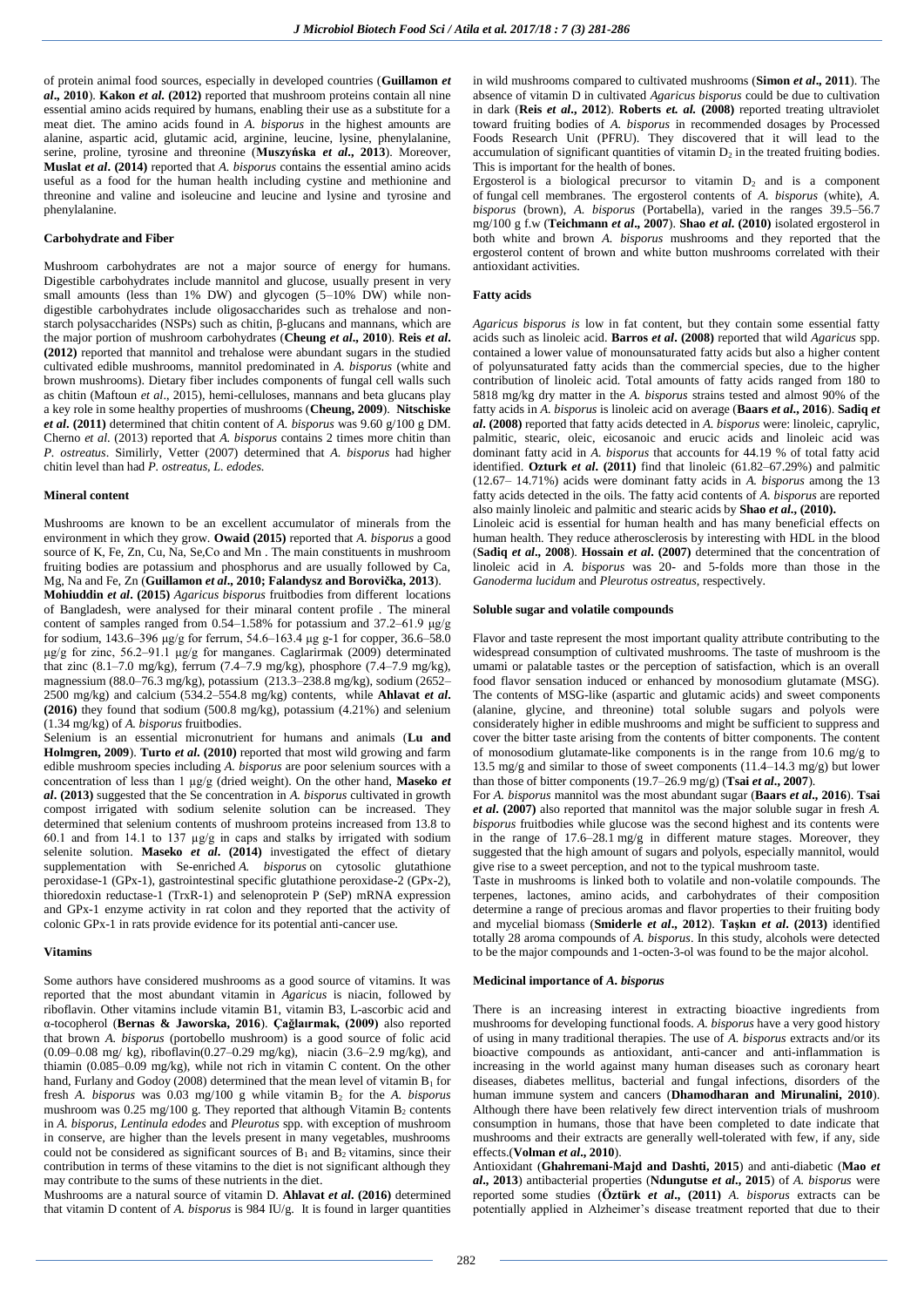acetylcholinesterase and butyrylcholinesterase inhibiting activity. **Mohamed (2012)** determined that a total 174 significant metabolites in ethanolic extracts of *Agaricus bisporus* samples by using GC/MS method between <1 to 83% (w/w) classified into twelve categories. These metabolites had numerous medicinal activities such as anti-cancer, anti-cardiovascular diseases, anti-hypercholesterol, antimicrobial, hepatoprotective, human health supporting and immune enhancer. The main medical properties of *A. bisporus* were presented in the following section.

## **Anticancer**

Cancer is one of the deadliest diseases in the world. Recently, purified some natural active component from mushrooms such as polysaccharides exhibited the significant anti-cancer activity toward various cancer cell lines. Basidiomycota is known to present medicinal characteristics, which are being attributed to its glucan and other polysaccharide. The polysaccharides generally belong to the beta-glucan family of compounds and appear to exert their anti-tumorigenic effects via enhancement of cellular immunity.

*A. bisporus* contains bioactive compounds that have been shown to exhibit immunomodulating and anticancer properties. The Canadian Cancer Society recommends consumption of *A. bisporus* mushroom because of its effectiveness against human diseases. **Zhang** *et al***. (2014)** reported that brown *A. bisporus* polysaccharide possessed strong immunostimulatory and antitumor bioactivity *in vivo* and *in vitro*.

*A. bisporus* contain three main polysaccharides α- glucan, β-glucan and galactomannan (Smiderie *et al*., 2011) and galactomannan is main polysaccharide by 55.8% (**Smiederie** *et al***., 2013**). **Ren** *et al***., (2012)** reported that the most common glucans extracted from *A. bisporus* are (1→3), (1→6)-d-glucans. Consumption of fruit juice enriched with α-glucans from *A. bisporus* (5 g glucans/day) lipopolysaccharide induced tumor necrosis factor (TNFα) production by 69%. No effects on interleukin (IL)-1b and IL-6 and decreased production of IL-12 and IL-10 was observed (in vivo) (Volman *et al*., 2010). On the other hand, A*. bisporus* does not present very high β-glucan content (8–12 g/100 g dm). Low beta-glucan content in *Agaricus bisporus* is also reported by **McCleary and Draga (2016).**

*A. bisporus* has got potential health benefits for improving mucosal immunity. The dietary intake of *A. bisporus* significantly accelerates secretory immunoglobulin A secretion (**Jeong** *et al***., 2012**). *A. bisporus* fruiting bodies extracts express an immunostimulating effect on activated human peripheral blood mononuclear cells (PBMCs) and induce synthesis of interferon gamma (IFN-γ) (**Kozarski** *et al***., 2011**). Extracts from *A. bisporus* have been shown to inhibit cell proliferation of HL-60 leukemia cells and other leukemia human cell lines via the induction of apoptosis. (**Jagadish** *et al***., 2009**). **Novaes** *et al***. (2011)** reported that arginine present in the *A. bisporus* fruitbodies delays tumor growth and metastasis and should be used as dietary supplements for patients with cancer. **Kanaya** *et al***. (2011)** reported that *A. bisporus* would suppress aromatase to decrease the risk of breast cancer.

Moreover, *A. bisporus* contained the high amount of lovastatin (**Chen** *et al***., 2012**). **Yang** *et al***. (2016**) demonstrated that lovastatin exerts anti-cancer effects in the triple-negative breast cancer cell line MDA-MB-231.

**Palomares** *et al***. (2011)** reported that phytochemicals extracted from *Agaricus bisporus* suppress aromatase activity, inhibit breast cancer (BC) cell proliferation, and decrease mammary tumor formation *in vivo*. They suggested that antiaromatase phytochemicals are present in plasma with daily consumption of 100- 130g whole WBM, but not at high enough concentrations to significantly reduce estrogen levels from baseline in 12 weeks. Moreover, **Chen** *et al***. (2006)** reported that the major active compounds in *A. bisporus* are unsaturated fatty acids such as linoleic acid, linolenic acid, and CLA which have been shown to inhibit aromatase activity. **Roupas** *et al***. (2012)** also reported that an inhibition of aromatase activity and subsequent reduction of estrogen using extracts of mushroom that provide a physiologically suitable mechanism for influents on estrogen receptor positive tumors.

Although **Hong** *et al***. (2008)** reported that daily intake and average of consumption frequency of mushroom were inversely associated with breast cancer risk, and a strong inverse association was found in post-menopausal women. **Shin** *et al***. (2010)** suggested that a decreased risk of breast cancer from mushroom consumption by pre-menopausal women.

## **Antihyperlipidemic**

Hyperlipidemia, represented by increased levels of triglycerides or cholesterol, is a dominant risk factor that contributes to the progression and development of subsequent cardiovascular disease and atherosclerosis, which is one of the most serious diseases in humans (**Esmaillzadeh and Azatbakth, 2008**). Phytosterols derive reduce cholesterol absorption, thereby having the capacity to lower plasma cholesterol and LDL cholesterol (**Lin** *et al***., 2009**). The identified sterols in A. bisporus are ergosta-7,22-dienol, ergosta-5,7-dienol, and ergosta-7- enol (fungisterol) (**Teichmann** *et al***., 2007**).

Lovastatin is a [statin](https://en.wikipedia.org/wiki/Statin) drug, used for lowering [cholesterol](https://en.wikipedia.org/wiki/Cholesterol) [\(hypolipidemic agent\)](https://en.wikipedia.org/wiki/Hypolipidemic_agent) in those with [hypercholesterolemia](https://en.wikipedia.org/wiki/Hypercholesterolemia) to reduce the risk of [cardiovascular disease](https://en.wikipedia.org/wiki/Cardiovascular_disease) (**Xu**  *et al***., 2013**). **Yang** *et al***. (2016)** demonstrated that lovastatin exerts anti-cancer effects in the triple-negative breast cancer cell line MDA-MB-231. **Chen** *et al***. (2012)** reported that Agaricus bisporus contained the 565.4 mg/kg of lovastatin and suggested also that white button mushroom A. bisporus reduce the cholesterol level in serum and/or liver. **Jeong** *et al***. (2010)** examined the hypothesis that intake of the fruiting bodies of A. bisporus regulates antiglycemic and anticholesterolemic responses in rats fed a hypercholesterolemic diet (14% fat and 0.5% cholesterol) and rats with type 2 diabetes induced by injection of streptozotocin (STZ) (50 mg/kg body weight) and they reported that A.bisporus mushroom had both possesses antiglycemic and antihypercholesterolemic effects in rats. Moreover, it has a positive influence on lipid metabolism and liver function.

## **Antidiabetic**

*A. bisporus* contains high levels of dietary fibers and antioxidants including vitamin C, D, and B12; folates and polyphenols that may provide beneficial effects on cardiovascular and diabetic diseases (**Jeong** *et al***., 2010**). **Calvo** *et al***. (2016)** reported that *A. bisporus* contain a variety of compounds with potential anti-inflammatory and antioxidant health benefits that can occur with frequent consumption over time in adults predisposed to type 2 diabetes. **Yamaç** *et al***. (2010)** reported that the oral application of high doses of *A. bisporus* extract may result in decreased severity of streptozotocin-induced diabetes in rat. The streptozotocin induced diabetic male Sprague-Dawley rats fed the *A. bisporus* powder (200 mg/kg of body weight) for three weeks had significantly reduced triglyceride (TG) and plasma glucose concentrations to 39.1% and 24.7% respectively, liver enzyme activities, aspartate aminotransferase and alanine aminotransferase to 15.7% and 11.7% respectively, and liver weight gain (**Jeong**  *et al***., 2010**). Volman *et al*. (2010) investigated the effects of alpha-glucans from *A. bisporus*. They reported that consumption of alpha-glucans of *A. bisporus* mushroom lowered producing lipopolysaccharide-induced TNFa by 69% compared to the control group, whereas no effect on IL-1b and IL-6 was observed.

**Calvo** *et al***. (2016)** reported that *A. bisporus* contain a variety of compounds with potential anti-inflammatory and antioxidant health benefits that can occur with frequent consumption over time in adults predisposed to type 2 diabetes. **Kanaya**  *et al***. (2011)** suggested that *Agaricus bisporus* intake may be a viable dietary choice to prevent liver steatosis, which is an early reversible stage of nonalcoholic fatty liver disease in postmenopausal women.

## **Antioxidant**

Total phenolics and antioxidant properties of *A. bisporus* have been reported by many authors (**Ramirez-Anguiano** *et al***., 2007; Savoie** *et al***., 2008; Barros** *et al***., 2008**). *A. bisporus* mushrooms, especially portabellas (brown *A. bisporus*), had higher antioxidant capacity relative to *Lentinula edodes, Pleurotus ostreatus, Pleurotus eryngii* and *Grifola frondosa*. **Liu** *et al***. (2013)** determined the main phenolic compounds in ethanolic extract of *A. bisporus* like gallic acid, protocatechuic acid, catechin, caffeic acid, ferulic acid and myricetin and suggested that the ethanolic extract of this mushroom had potent antioxidant effect, and could be explored as a novel natural antioxidant. **Oms-Oliu** *et al***. (2010)** reported that phenolic content of fresh-cut *A. bisporus* mushrooms was 100.78–100.32 mg/100 g fw. Ergothioneine content ranged from 0.21-045 mg/g dw with white *A. bisporus* and brown *A. bisporus* (portobello) (**Dubost** *et al***., 2007**)

Phenolic compounds have been reported as the major antioxidant components in mushrooms (**Barros** *et al***., 2008**). A close relationship between antioxidant activity and phenolic contents and suggested that phenolic compounds could be the foremost contributors to the antioxidant activity of edible macrofungi (**Kim, 2008; Guo** *et al***., 2012**). Contrastly, **Palacios** *et al***. (2011)** reported that *A. bisporus* presents the high contents of phenolics, although this species has got a low antioxidant activity.

Chitosan NPs of *A. bisporus* had antioxidant effects. All potential antioxidant properties reflect on positive anticancer effect (**Dhamodharan and Mirunalini, 2012**). **Neyrinck** *et al***. (2009)** fungal chitosan decreases feed efficiency, fat mass, adipocytokine secretion and ectopic fat deposition in the liver and the muscle. In this way it counteracts some inflammatory disorders and metabolic alterations occurring in diet-induced obese mice.

Tocopherols (TCP) are fat-soluble [antioxidants](https://en.wikipedia.org/wiki/Antioxidant) but also seem to have many other functions in the body. Many of them have [vitamin E](https://en.wikipedia.org/wiki/Vitamin_E) activity. **Reis** *et al***. (2012)** determined α-tocopherol (0.23 μg/100 g fw and 0.28 μg/100 g fw), β-tocopherol (0.85 µg/100 g fw and 0.71 µg/100 g fw), γ- tocopherol (1.51 µg/100 g fw and 7.63 µg/100 g fw) and δ-tocopherol (2.60 µg/100 g fw and 2.54 µg/100 g fw) in fruit bodies of white *A. bisporus* and brown *A. bisporus*, respectively.

Seratonin is a biochemical compound that has got antioxidant ability (**Sarikaya and Gulcin, 2013**). Antioxidant actions of seratonin and its ability to prevent the progress of Alzheimer's disease were also referred by **Quchi et al. (2009). Muszynska** *et al***. (2011)** reported that the content of seratonin in the extracts of *A. bisporus* was high (5.21 mg/100 g dw).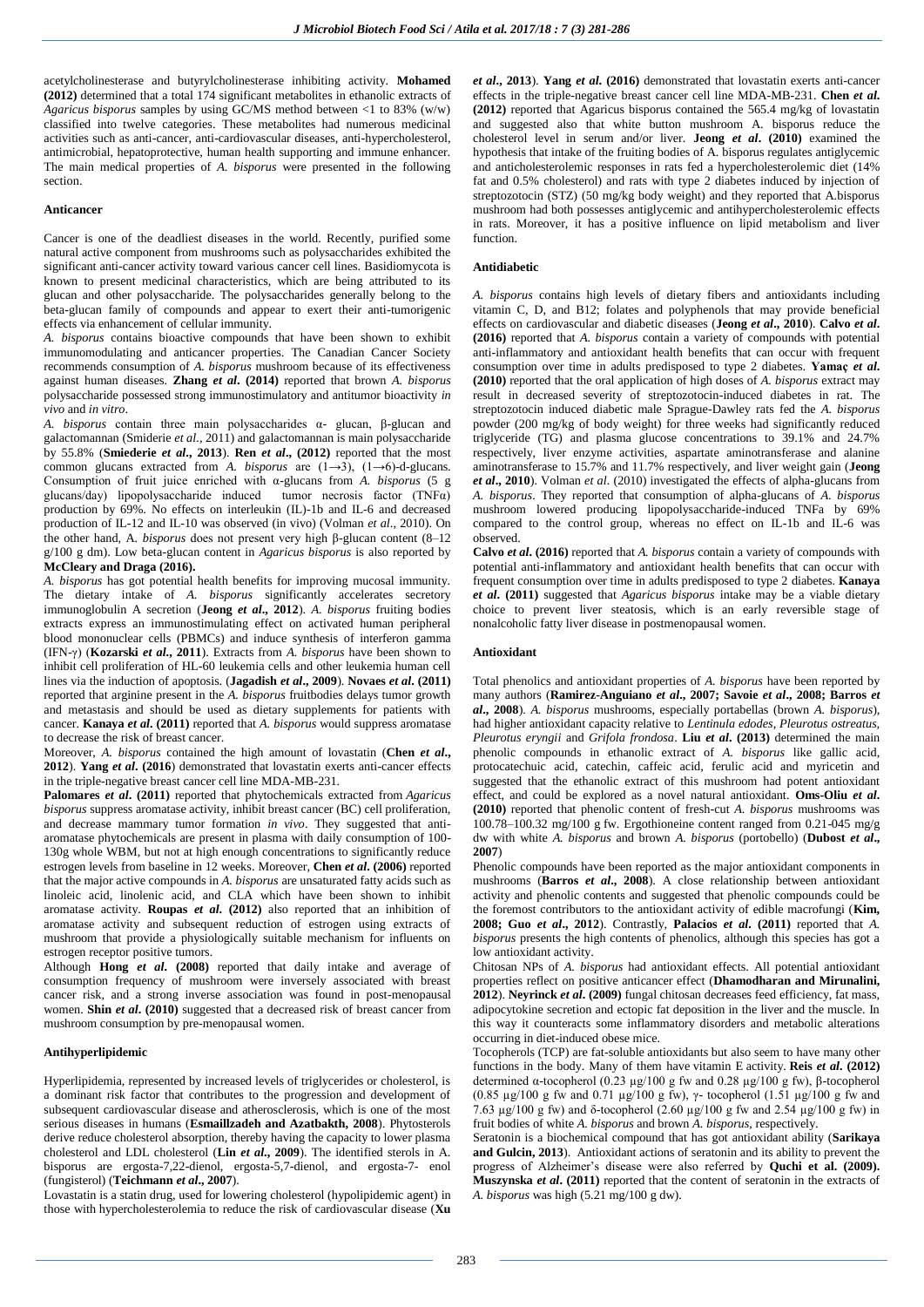#### **Antimicrobial**

Some previous studies suggested that the extracts of *A. bisporus* prepared with methyl alcohol revealed antimicrobial activities against some bacteria, yeasts, and dermatophytes (**Akyuz** *et al***., 2010; Abah and Abah, 2010**). Microbial inhibition of *A. bisporus* extracts has been reported also by **Ndungutse** *et al***. (2015).** They suggested the potential use of the stipes of *A. bisporus* as natural antimicrobials. **Tehrani** *et al***., (2012)** determined that aqueous total protein extracts of the cultivated *A. bisporus* possess significant antibacterial activity, particularly against *S. aureus* and Methicillin-Resistant *S. aureus.*

Silver nanoparticles (AgNPs) are one of the most commonly used metallic nanoparticles, which possess potent antibacterial and antifungal characteristics, as shown in **Figure 1**. *Agaricus bisporus* is considered an important factor for biosynthesis of silver nanoparticles (AgNPs) **(Owaid** *et al***., 2017). Owaid and Ibraheem, (2017**) reported that *A. bisporus* had the second level (about 11%) after oyster mushroom *Pleurotus* sp. in synthesis important nanoparticles. **Sudhakar** *et al***. (2014)** synthesized the AgNPs using the *A. bisporus* extract. They suggested that AgNPs may have an important advantage over conventional antibiotics in that it kills pathogenic microbes and no organism has ever been reported to readily develop resistance to it. **Ul-Haq** *et al***. (2015)** characterized the biosynthesized AgNPs by UV-Visible spectroscopy, FT-IR, and TEM. They determined that the AgNPs from the mushroom *A. bisporus* have shown a higher zone of inhibition against Methicillin-Resistant *Staphylococcus aureus* strains than *Helvella lacunosa, Ganoderma appalanatum, Pleurotus florida* and *Fomes fomenterieus*. **Ul-Haq** *et al***. (2015)** researched that the synergistic effect of *A. bisporus*-AgNPs with Gentamicin and Ceftriaxone antibiotics and they determineted an inhibition zone of 26 mm and 25 mm respectively. Also, antibacterial activity of the synthesized *A. bisporus*-AgNPs was investigated by **Mirunalini** *et al***. (2012)** against Gram-positive bacteria like *Staphylococcus aureus* and by (**Dhanasekaran** *et al***., 2013**) against *S. typhi*, *Proteus* sp. *Enterobacter* sp. and *Klebsiella* sp.



**Figure 1** Biosynthesis silver nanoparticles using mushroom *Agaricus bisporus*

### **CONCLUSION**

*A bisporus* may provide significant support against malnutrition due to high nutritional values especially in developing and undeveloped countries. Consumption of *A. bisporus* is not useful in case of nourishment, but also existing the medicinal benefit of mushroom, especially as anticancer, anticardiovascular disease, antidiabetes, antioxidant, and antimicrobial. In the last decades, edible mushroom has been used as a source of treatment or health food supplements increasingly. Most of the investigations have shown that nutraceutical therapy is a promising source of new therapeutics against many lifethreatening diseases. Although bioactive molecules isolated from *A. bisporus* may represent an important advance for their characterization as a source of drugs, more clinical data are needed for the determination of medicinal benefits of *A. bisporus*.

## **REFERENCES**

Abah, S.E., Abah, G. (2010). Antimicrobial and antioxidant potentials of Agaricus bisporus. *Advances in Biological Research*, *4*(5): 277-282.

Ahlavat, O.P., Manikandan, K. & Singh, M. (2016). Proximate composition of different mushroom varieties and effect of UV light exposure on vitamin D content in Agaricus bisporus and Volvariella volvacea. *Mushroom Research*, *25*(1), 1-8.

Akyüz, M., Onganer, A.N., Erecevit, P. & Kirbağ, S. (2010). Antimicrobial Activity of some Edible Mushrooms in the Eastern and Southeast Anatolia Region of Turkey. *Gazi University Journal of Science*, *23*(2), 125-130.

Baars, J.J.P., Sonnenberg, A.S.M., Mumm, R., Stijger, I. & Wehrens, R. (2016). Metabolites contributing to taste in Agaricus bisporus. Wageningen, the foundation Stichting Dienst Landbouwkundig Onderzoek. Research Institute Praktijkonderzoek Plant & Omgeving / Plant Research International, Wageningen UR (University & Research centre), PPO/PRI report 2016-1, p. 19. Barros, L., Cruz, T., Baptista, P., Estevinho, L.M. & Ferreira, I.C.F.R. (2008). Wild and commercial mushrooms as source of nutrients and nutraceuticals. *Food and Chemical Toxicology*, *46*, 2743-2747.

<https://doi.org/10.1016/j.fct.2008.04.030>.

Bernas, E., Jaworska, G. (2016). Vitamins profile as an indicator of the quality of frozen Agaricus bisporus mushrooms. *Journal of Food Composition and Analysis*, *49*, 1-8 <https://doi.org/10.1016/j.jfca.2016.03.002> .

Caglarırmak, N. (2009). Determination of nutrients and volatile constituents of Agaricus bisporus (brown) at different stages. *Journal of Science of Food and Agriculture*, *89*, 634-638[. https://doi.org/10.1002/jsfa.3493](https://doi.org/10.1002/jsfa.3493) .

Calvo, M.S., Mehrotra, A., Beelman, R.B., Nadkarni, G., Wang, L., Cai, W., Goh, B.C., Kalaras, M.D. & Uribarri, J. (2016). A retrospective study in adults with metabolic syndrome: Diabetic risk factor response to daily consumption of Agaricus bisporus (white button mushrooms). *Plant Foods for Human Nutrition*, *71*(3), 245-51[. https://doi.org/10.1007/s11130-016-0552-7](https://doi.org/10.1007/s11130-016-0552-7) .

Chang, S.T. (2008). Overview of mushroom cultivation and utilization as functional foods. In: Cheung PCK, editor. Mushrooms as functional foods. New Jersey: John Wiley & Sons Inc., p. 1–33.

Chen, S., Oh, S-R., Phung, S., Hur, G., Ye, J.J., Kwok, S.L., Shrode, G.E., Belury, M., Adams, L.S. & Williams, D. (2006). Anti-aromatase activity of phytochemicals in white button mushrooms (Agaricus bisporus). *Journal of Cancer Research and Clinical Oncology*, *66*, 12026– 12034. <https://doi.org/10.1158/0008-5472.can-06-2206> .

Cherno, N., Osalina, S. & Nikitina, A. (2013). Chemical composition of Agaricus bisporus and Pleurotus ostreatus fruiting bodies and their morphological parts. *Food and Environment safety*, *7*(4), 291-299.

Cheung, P.C.K. (2009). Mushrooms as functional foods (ed P. C. K. Cheung), John Wiley & Sons, Inc., Hoboken, NJ, USA.

Cheung PCK. 2010. The nutritional and health benefits of mushrooms. *British*   $F$ oundation 299. <https://doi.org/10.1111/j.1467-3010.2010.01859.x> .

Correa, R., Brugnari, T., Bracht, A. & Ferreira, I.C.F.R. (2016). *Pleurotus* spp. (oyster mushroom) related with its chemical composition: A review on the past decade findings. *Trends in Food Science and Technology*, *50*, 103-117.

Daba, A.S., Kabeil, S.S., William, A.B. & El-Saadani, M.A. (2008). Production of mushroom *(Pleurotus ostreatus)* in Egypt as a source of nutritional and medicinal food. *World Journal of Agricultural Sciences*, *4*(5), 630-634.

Dhamodharan, G., Mirunalini, S. (2010). A novel medicinal characterization of *Agaricus bisporus* (white button mushroom). *Pharmacologyonline*, *2*, 456-463.

Dhamodharan, G., Mirunalini, S. (2012). Dose response study of *Agaricus bisporus* (White button mushroom) and its encapsulated chitosan nanoparticles against 7,12 Dimethylbenz(a)anthracene induced mammary carcinogenesis in female Sprague-dawley rats. *International Journal of Pharmacy and Pharmaceutical Sciences*, *4*(4), 348-354.

Dhanasekaran, D., Latha, S., Saha, S., Thajuddin, N. & Panneerselvam, A. (2013). Extracellular biosynthesis, characterisation and *in-vitro* antibacterial potential of silver nanoparticles using *Agaricus bisporus*. *Journal of*   $N$ *anoscience*, <https://doi.org/10.1080/17458080.2011.577099>

Dubost, N.J., Ou, B. & Beelman, R.B.(2007). Quantification of polyphenols and ergothioneine in cultivated mushrooms and correlation to total antioxidant capacity.  $Food$   $Food$   $Chemistry$ .  $105$ ,  $727-735$ . capacity. **Food** Chemistry, 105, <https://doi.org/10.1016/j.foodchem.2007.01.030> .

Esmaillzadeh, A., Azatbakth, L. (2008). Food intake patterns may explain the high prevalence of cardiovascular risk factors among Iranian women. *The Journal of Nutrition Nutritional Epidemiology*, *138*(8), 1469-1475. <https://doi.org/10.1017/s0007114510004423>

Falandysz, J., Borovička, J. (2013). Macro and trace mineral constituents and radionuclides in mushrooms: health benefi ts and risk. *Applied Microbiology and Biotechnology*, *97*, 477–501. <https://doi.org/10.1007/s00253-012-4552-8> .

FAO, Food and Agriculture Organization of the United Nations. 2016. <http://www.fao.org/corp/statistics/en>

Furlani, R.P.Z., Godoy, H.T. (2008). Vitamins B1 and B2 contents in cultivated mushrooms. *Food Chemistry*, *106*, 816–819. <https://doi.org/10.1016/j.foodchem.2007.06.007>

Ghahremani-Majd, H., Dashti, F. (2015). Chemical composition and antioxidant properties of cultivated button mushrooms (*Agaricus bisporus*). *Horticulture, Environment, and Biotechnology*, *56*(3), 376– 382. <https://doi.org/10.1007/s13580-015-0124-z> .

Gothwal, R., Gupta, A., Kumar, A., Sharma, S. & Alappat, B.J. 2012. Feasibility of dairy waste water (DWW) and distillery spent wash (DSW) effluents in increasing the yield potential of *Pleurotus flabellatus* (PF 1832) and *Pleurotus sajor-caju* (PS 1610) on bagasse. *3 Biotechnology*, *2*, 249-257. <https://doi.org/10.1007/s13205-012-0053-9>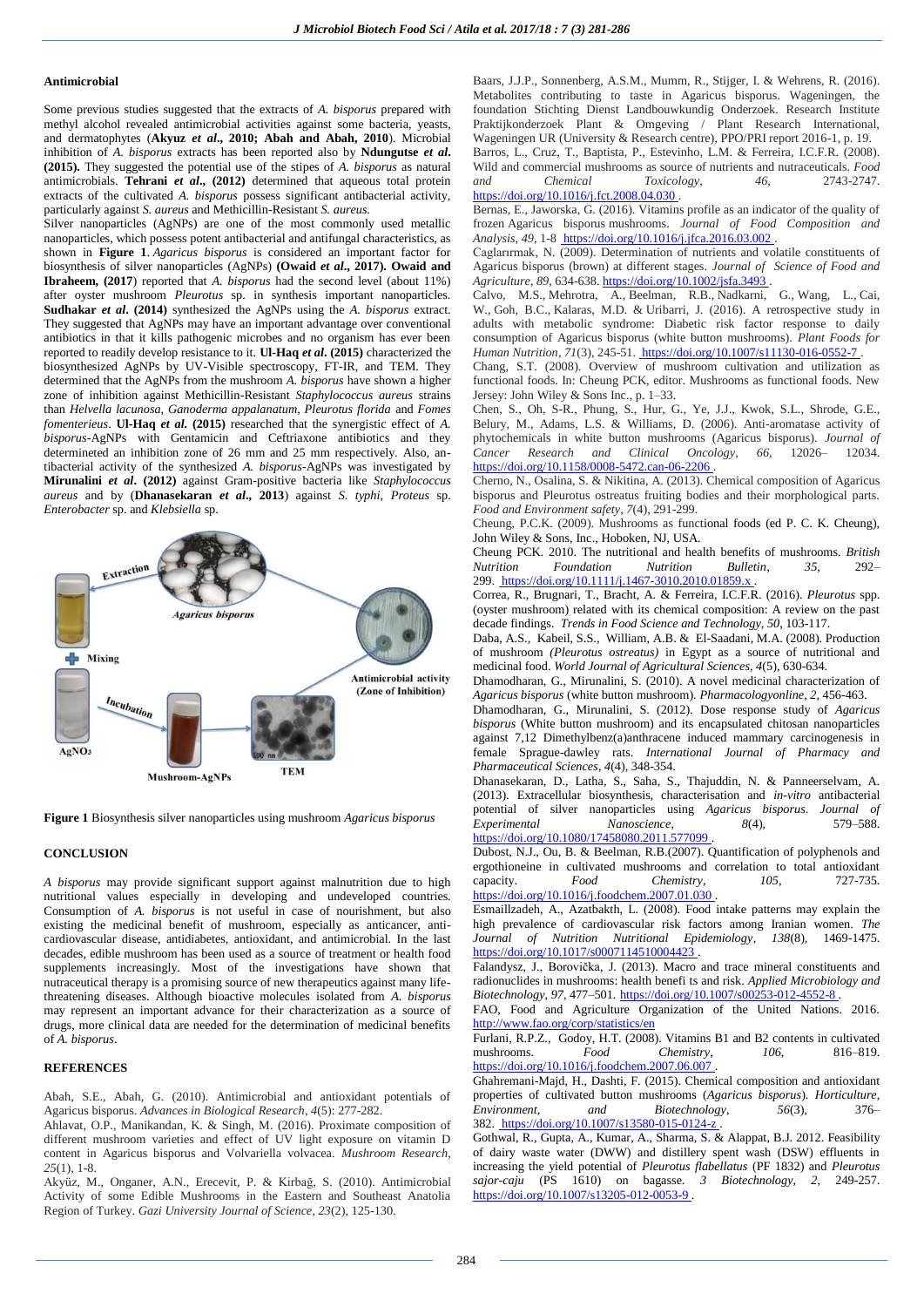Guillamón, E., García-Lafuente, A., Lozano, M., D´Arrigo, M., Rostagno, M.A., Villares, A., Martínez, J.A. (2010). Edible mushrooms: Role in the prevention of cardiovascular diseases. *Fitoterapia, 81*, 715– 723. <https://doi.org/10.1016/j.fitote.2010.06.005> .

Guo, Y.J., Deng, G.F., Xu, X.R., Wu, S., Li, S. & Xia, E.Q. (2012). Antioxidant capacities, phenolic compounds and polysaccharide contents of 49 edible macrofungi. *Food and Function*, *3*, 1195–1205. <https://doi.org/10.1039/c2fo30110e> .

Hong, S.A., Kim,. K, Nam, S.J., Kong, G., Kim, M.K. (2008). A casecontrol study on the dietary intake of mushrooms and breast cancer risk among Korean women. *International Journal of Cancer*, *122*(4), 919–923. <https://doi.org/10.1002/ijc.23134>

Hossain, M.S., Alam, N., Amin, S.M.R., Basunia, M.A. & Rahman, A. (2007). Essential fatty acids content of *Pleurotus ostreatus*, *Ganoderma lucidum* and *Agaricus bisporus*. *Bangladesh Journal of Mushroom*, *1*(1), 1-7.

Jagadishm L,K., Krishnan, V.V., Shenbhagaraman, R. & Kaviyarasan, V. (2009). Comparitive study on the antioxidant, anticancer and antimicrobial property of *Agaricus bisporus* (J. E. Lange) Imbach before and after boiling. *African Journal of Biotechnology, 8*(4), 654-661.

Jeong, S.C., Jeong, Y.T., Yang, B.K., Islam, R., Koyyalamudi, S.R., Pang, G., Cho, K.Y. & Song, C.H. (2010). White button mushroom (*Agaricus bisporus*) lowers blood glucose and cholesterol levels in diabetic and hypercholesterolemic rats. *Nutrition Research*, *30*, 49–56[. https://doi.org/10.1016/j.nutres.2009.12.003](https://doi.org/10.1016/j.nutres.2009.12.003) . Jeong, S.C., Koyyalamudi, S,R. & Pan, G. (2012). Dietary intake of *Agaricus bisporus* white button mushroom accelerates salivary immunoglobulin A secretion in healthy volunteers. *Nutrition*, 28, 527–531. secretion in healthy volunteers. *Nutrition*, *28*, 527–531. <https://doi.org/10.3329/jdnmch.v18i1.12243> .

Kakon, A.J., Choudhury, B.K. & Saha, S. (2012). Mushroom is an ideal food supplement. *Journal of Dhaka National Medical College and Hospital*, *18*(1), 58- 62. <https://doi.org/10.3329/jdnmch.v18i1.12243> .

Kanaya, N., Kubo, M., Liu, Z., Chu, P., Wang, C., Yuan, Y.C. & Chen, S. (2011). Protective effects of white button mushroom (*Agaricus bisporus*) against Hepatic Steatosis in ovariectomized mice as a model of postmenopausal women. *Plos one,* 6(10), 1-11. <https://doi.org/10.1371/journal.pone.0026654>

Kim, S.J., Zaidul, I.S.M., Suzuki, T., Mukasa, Y., Hashimoto, N., Takigawa, S., Noda, T., Matsuura-Endo, C. & Yamauchi, H. 2008. Comparison of phenolic compositions between common and tartary buckwheat (*Fagopyrum*) sprouts. *Food Chemistry*, *110*, 814-820.<https://doi.org/10.1016/j.foodchem.2011.06.029> . Kozarski, M., Klaus, A., Niksic, M., Jakovljevic, D., Helsper, J.P.F.G. & Van Griensven, L.J.L.D. 2011. *Food Chemistry*, *129*, 1667–1675. <https://doi.org/10.1016/j.foodchem.2011.06.029> .

Lin, X., Ma, L., Racette, S.B., Spearie, C.L.A. & Ostlund, R.E. (2009). Phytosterol glycosides reduce cholesterol absorption in humans. American journal of physiology. *Gastrointestinal and liver Physiology, 296*, 931-935. <https://doi.org/10.1152/ajpgi.00001.2009>

Liu, J., Jia, L., Kan, J. & Jin, C. (2013). *In vitro* and *in vivo* antioxidant activity of ethanolic extract of white button mushroom (*Agaricus bisporus*). *Food and Chemical Toxicology*, *51*, 310–316. <https://doi.org/10.1016/j.fct.2012.10.014> .

Lu, J., Holmgren, A. (2009). Selenoproteins. *The Journal of Biological Chemistry*, *284* (2), 723–727. <https://doi.org/10.1074/jbc.r800045200> .

Maftoun, P., Helmi, J., Mohammad, S., Roslinda, M., Nor Zalina, O. (2015). The edible mushroom *Pleurotus* spp.: I. Biodiversity and nutritional values. *International Journal of Biotechnology for Wellness Industries*, *4*(2), 67-83. <https://doi.org/10.6000/1927-3037.2015.04.02.4>

Maihara, V.A., Moura, P.L.D., Catharino, M.G.M., Moreira, E.G., Castro, L.P. & Figueira, R.C.L. (2012). Cadmium determination in *Lentinus edodes* mushroom species. *Ciencias Tecnolologia Alimentos*, *32*(3), 553-557. <https://doi.org/10.1590/s0101-20612012005000080>

Mao, Y., Mao, J., Meng X. 2013. Extraction optimization and bioactivity of exopolysaccharides from *Agaricus bisporus*. *Carbohydrate Polymers*, *92*(2), 1602-1607.<https://doi.org/10.1016/j.carbpol.2012.11.017> .

Maseko, T., Callahan, D.L., Dunshea, F.R., Doronila, A., KoleV, S.D. & Ng, K. (2013). Chemical characterisation and speciation of organic selenium in cultivated selenium-enriched *Agaricus bisporus*. *Food Chemistry*, *141*, 3681– 3687. <https://doi.org/10.1016/j.foodchem.2013.06.027> .

Maseko, T., Howell, K., Dunshea, F.R. & Ng, K. (2014). Selenium-enriched *Agaricus bisporus* increases expression and activity of glutathione peroxidase-1 and expression of glutathione peroxidase-2 in rat colon. *Food Chemistry*, *146*, 327–333. <https://doi.org/10.1016/j.foodchem.2013.09.074> .

Matsushima, Y., Eguchi, F., Kikukawa, T. & Matsuda, T. (2009). Historical overview of psychoactive mushrooms. *Inflammation and Regeneration*, *29*(1), 47-58. <https://doi.org/10.2492/inflammregen.29.47> .

McCleary, B.V., Draga, A. (2016). Measurement of β-glucan in mushrooms and mycelial products. *Journal of AOAC International*, *99*(2), 364-373. <https://doi.org/10.5740/jaoacint.15-0289> .

Mirunalini, S., Arulmozhi, V., Deepalakshmi, K. & Krisnaveni, M. (2012). Intracellular biosynthesis and antibacterial activity of silver nanoparticles using edible mushrooms. *[Notulae Scientia Biologicae](http://search.proquest.com/pubidlinkhandler/sng/pubtitle/Notulae+Scientia+Biologicae/$N/1246352/PagePdf/1152191302/fulltextPDF/C7527B32019F4EAAPQ/1?accountid=139676)*, *4*(4), 55.

Mohamed, E.M. (2012). Chemical profile, agaritine and selenium content of *Agaricus bisporus* Brazilian. *Archives of Biology and Technology*, *55*(6), 911 920. <https://doi.org/10.1590/s1516-89132012000600015>

Mohiuddin, K.M., Alam, M., Arefin, T., Ahmed, I. (2015). Assessment of nutritional composition and heavy metal content in some edible mushroom varieties collected from different areas of Bangladesh. *Asian Journal of Medical and Biological Research, 1*(3), 495-501. <https://doi.org/10.3329/ajmbr.v1i3.26468> .

Muhammad, B.L., Suleiman, B. (2015). Global Development of Mushroom Biotechnology*. International Journal of Emerging Trends in Science and Technology*, *2*(6), 2660-2669.

Muslat, M.M., Al-Assaffii, I.A.A. & Owaid, M.N. (2014). *Agaricus bisporus* product development by using local substrate with bio-amendment. *International Journal for Environment and Global Climate*, *2*(4), 176-188.

Muszyńska, B., Sułkowska-Ziaja, K., Ekiert, H. (2011). Indole compounds in fruiting bodies of some edible Basidiomycota species. *Food Chemistry*, *125*, 1306–1308. <https://doi.org/10.1016/j.foodchem.2010.10.056> .

Muszyńska, B., Sułkowska-Ziaja, K. & Wójcik, A. (2013). Levels of physiologically active indole derivatives in the fruiting bodies of some edible mushrooms (Basidiomycota) before and after thermal processing. *Mycoscience*, 54, 321-326[. https://doi.org/10.1016/j.myc.2012.11.002](https://doi.org/10.1016/j.myc.2012.11.002)

Ndungutse, V., Mereddy, R. & Sultanbawa, Y. 2015. Bioactive properities of mushroom (*Agaricus bisporus*) stipe extracts. *Journal of Food Processing and Preservation*, *39*, 2225-2233. <https://doi.org/10.1111/jfpp.12467> .

Neyrinck, A.M., Bindels, L.B., De Backer, F., Pachikian, B.D., Cani, P.D. & Delzenne, N.M. (2009). Dietary supplementation with chitosan derived from mushrooms changes adipocytokine profile in diet-induced obese mice, a phenomenon linked to its lipid-lowering action. *International Immunopharmacology*,  $9(6)$ , 767-773.

<https://doi.org/10.1016/j.intimp.2009.02.015>

Nitschke, J. Altenbach, H.J., Malolepszy, T. & Mölleken, H. (2011). A new method for the quantification of chitin and chitosan in edible mushrooms. *Carbohydrate Research*, *346*, 1307–1310. <https://doi.org/10.1016/j.carres.2011.03.040> .

Novaes, M.R.C.G., Fabiana Valadares, M.C.R., Gonçalves, D.R. & Menezes, M.C. (2011). The effects of dietary supplementation with Agaricales mushrooms and other medicinal fungi on breast cancer: Evidence-based medicine. *Clinics, 66*(12), 2133–2139. <https://doi.org/10.1590/s1807-59322011001200021> .

Oms-Oliu, G., Aguiló-Aguayo, I., Martín-Belloso, O. & Soliva-Fortuny, R. (2010). Effects of pulsed light treatments on quality and antioxidant properties of fresh-cut mushrooms (*Agaricus bisporus*). *Postharvest Biology and Technology*, *56*(3),216–222. <https://doi.org/10.1016/j.postharvbio.2009.12.011> .

Owaid, M.N. (2015). Mineral elements content in two sources of *Agaricus bisporus* in Iraqi market. *Journal of Advanced & Applied Sciences*, *3*(2), 46-50.

Owaid, M.N., Barish, A., Shariati, M.A. (2017). Cultivation of *Agaricus bisporus* (button mushroom) and its usages in the biosynthesis of nanoparticles. *Open Agriculture*, *2*, 537-543[. https://doi.org/10.1515/opag-2017-0056](https://doi.org/10.1515/opag-2017-0056) .

Owaid, M.N., Ibraheem, I.J. (2017) Mycosynthesis of nanoparticles using edible and medicinal mushrooms. *Eur J Nanomed*, *9*(1), 5-23. https://doi:10.1515/ejnm-2016-0016

Ozturk, M., Duru, M.E., Kivrak, S., Dogan, N.M., Turkoglu, A., Ozler, M.A. (2011). *In vitro* Antioxidant, anticholinesterase and antimicrobial activity studies on three *Agaricus* species with fatty acid compositions and iron contents: A comparative study on the three most edible mushrooms. *Food and Chemical Toxicology*, *49*, 1353–1360. <https://doi.org/10.1016/j.fct.2011.03.019> .

Palacios, I., Lozano, M., Moro, C., D'Arrigo, M., Rostagno, M.A., Martinez, J.A., Lafuenta, A.G., Guillamon, E., Villares, A. (2011). Antioxidant properties of phenolic compounds occurring in edible mushrooms*. Food Chemistry*, *128*, 674–678. <https://doi.org/10.1016/j.foodchem.2011.03.085> .

Palomares, M.R., Rodriguez, J., Phung, S., Stanczyk, F.Z., Lacey,. SF.,, Synold T.W., Denison, S., Frankel, P.H. & Chen, S.(2011). A dose-finding clinical trail of mushroom powder in postmenopausal breast cancer survivors for secondary breast cancer prevention. Journal of Clinical Oncology, 29(15) (Suppl.), abstract p.1582.

Pereira, E., Barros, L., Martins, A., Ferreira, I.C.F.R. (2012). Towards chemical and nutritional inventory of Portuguese wild edible mushrooms in different habitats. Food Chemistry, 130(2), 394–  $Chemistry,$ 403. <https://doi.org/10.1016/j.foodchem.2011.07.057> .

Quchi, Y., Yoshikawa, E., Futatsubashi, M., Yagi, S., Ueki, T. & Nakamura, K. (2009). Altered brain serotonin transporter and associated glucose metabolism in Alzheimer disease. *Journal of Nuclear Medicine*, 50(8), 1260-

1266. <https://doi.org/10.2967/jnumed.109.063008> . Rahi, D.K., Malik, D. (2016). Diversity of mushrooms and their metabolites of nutraceutical and therapeutic significance. *Hindawi Publishing Corporation* 

*Journal of Mycology*, 1-18. <https://doi.org/10.1155/2016/7654123> . Ramírez-Anguiano, A.C., Santoyo, S., Reglero, G. & Soler-Rivas, C. (2007). Radical scavenging activities, endogenous oxidative enzymes and total phenols in edible mushrooms commonly consumed in Europe. *Journal of the Science of Food and Agriculture*, *87*, 2272–2278[. https://doi.org/10.1002/jsfa.2983](https://doi.org/10.1002/jsfa.2983) .

Reis FS, Martins A, Barros L, Ferreira IC. 2012. Antioxidant properties and phenolic profile of the most widely appreciated cultivated mushrooms: a comparative study between *in vivo* and *in vitro*. *Food Chemistry and Toxicology*, *50*, 1201–1207[. https://doi.org/10.1016/j.fct.2012.02.013](https://doi.org/10.1016/j.fct.2012.02.013) .